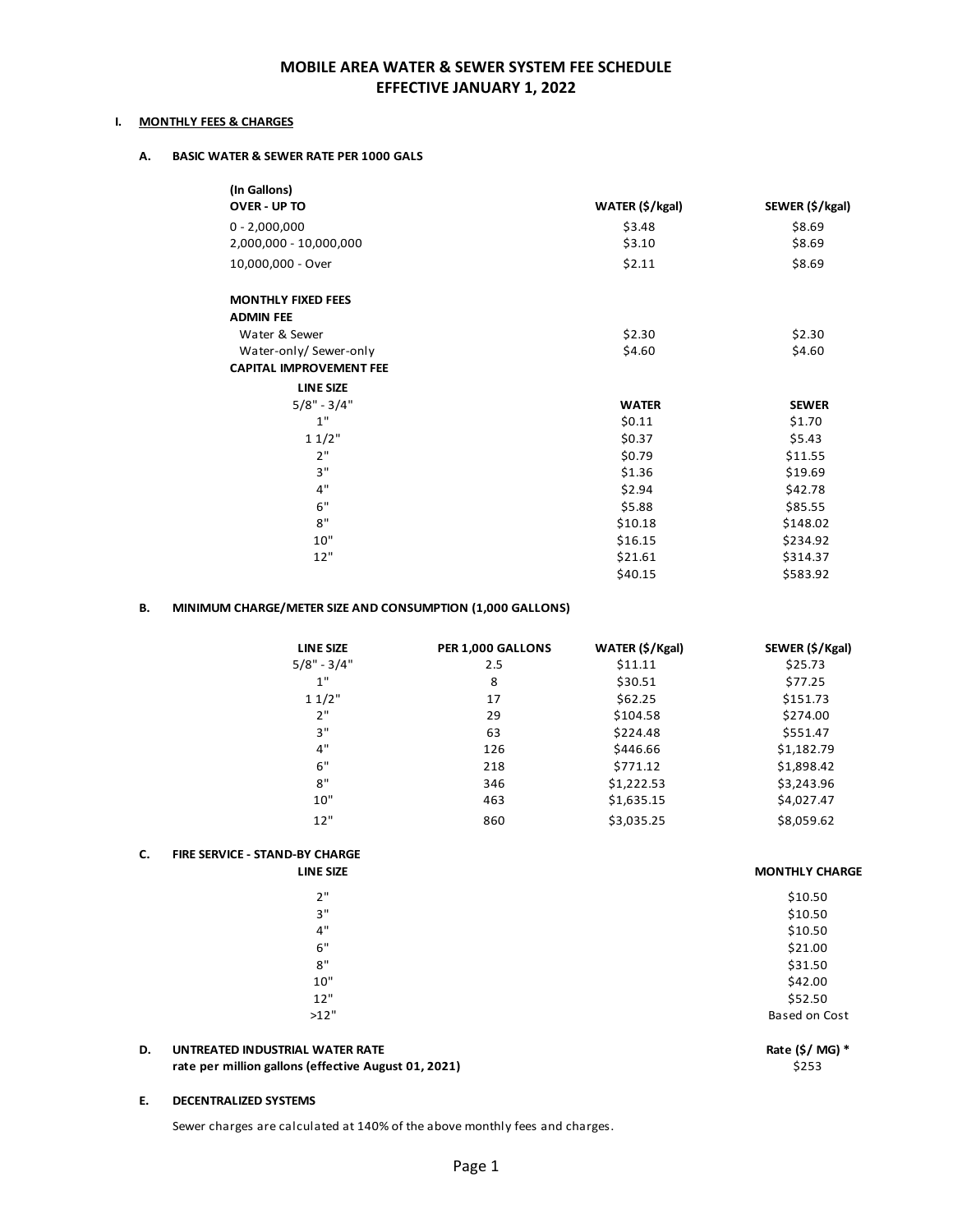#### **II. SERVICE CONNECTION FEES & CHARGES**

**A. CAPACITY COMPONENT ‐** Calculated on the basis of an Equivalent Residential Connection (ERC) for dwelling units and meter‐based for all other users.

| <b>DWELLING UNIT</b>              |                                                   | ERC   | <b>WATER</b>    |      | <b>SEWER</b> |
|-----------------------------------|---------------------------------------------------|-------|-----------------|------|--------------|
| Single Family                     |                                                   | 1.00  | \$<br>280.00    | - \$ | 720.00       |
| 2 to 4 Dwelling Units (each unit) |                                                   | 0.75  | \$<br>210.00    | -S   | 540.00       |
|                                   | Mobile Home/Multi-Family (each apt./condo. Unit)  | 0.50  | \$<br>140.00    | -S   | 360.00       |
|                                   | Hotel/Motel/Guest House/Bed & Brkfst. (each room) | 0.25  | \$<br>70.00     | - Ś  | 180.00       |
| OTHER USERS                       | <b>METER SIZE</b>                                 | ERC   | <b>WATER</b>    |      | <b>SEWER</b> |
|                                   | 5/8"                                              | 1.0   | \$<br>280.00    | - \$ | 720.00       |
|                                   | 3/4"                                              | 1.5   | \$<br>420.00    | Ŝ    | 1,080.00     |
|                                   | 1"                                                | 2.5   | \$<br>700.00    | -\$  | 1,800.00     |
|                                   | 1.5"                                              | 5.0   | \$<br>1,400.00  | Ś.   | 3,600.00     |
|                                   | 2"                                                | 8.0   | \$<br>2,240.00  | -Ś   | 5,760.00     |
|                                   | 3"                                                | 16.0  | \$<br>4,480.00  | - Ś  | 11,520.00    |
|                                   | 4"                                                | 25.0  | \$<br>7,000.00  | - \$ | 18,000.00    |
|                                   | 6"                                                | 36.0  | \$<br>10,080.00 | -Ś   | 25,920.00    |
|                                   | 8"                                                | 64.0  | \$<br>17,920.00 | -Ś   | 46,080.00    |
|                                   | 10"                                               | 100.0 | \$<br>28,000.00 | \$   | 72,000.00    |
|                                   |                                                   |       |                 |      |              |

**B. SERVICE LINE COMPONENT CHARGES** ‐ Cost to establish service in the immediate vicinity of the property served, distributed on a parcel size basis. (See Fee-7 for charges by parcel size.)

|                                             | <b>WATFR</b> |     | <b>SEWER</b> |
|---------------------------------------------|--------------|-----|--------------|
| Single-Family Projects by Others (per unit) |              | 350 | 100          |

#### **III. CUSTOMER DEPOSITS**

| <b>Residential Accounts</b> |  | 100 |
|-----------------------------|--|-----|
|-----------------------------|--|-----|

#### **Commercial Accounts ‐ Cash, Indemnity Bond, or Bank Letter of Credit**

Deposits for Commercial Accounts are based on meter size or consumption, whichever is greater, and are as follows:

| 5/8"            | \$<br>225    |
|-----------------|--------------|
| 1"              | \$<br>250    |
| 1.5"            | \$<br>325    |
| 2"              | \$<br>750    |
| 3"              | \$<br>1,700  |
| 4"              | \$<br>3,000  |
| 6"              | \$<br>4,500  |
| ጸ"              | \$<br>7,500  |
| 10"             | \$<br>10,000 |
| 12"             | \$<br>15,500 |
| Larger than 12" | \$<br>20,000 |
|                 |              |

\$100 for residential, 2 times the estimated avg. monthly billing for non‐residential but not less than \$100

**Security Deposit for Special Events Service** \$ 200.00

Three (3) times the estimated average monthly billing for tampering with meters or any service - minimum of \$150

**Governments, Public Schools, Public Universities: No Deposit Required**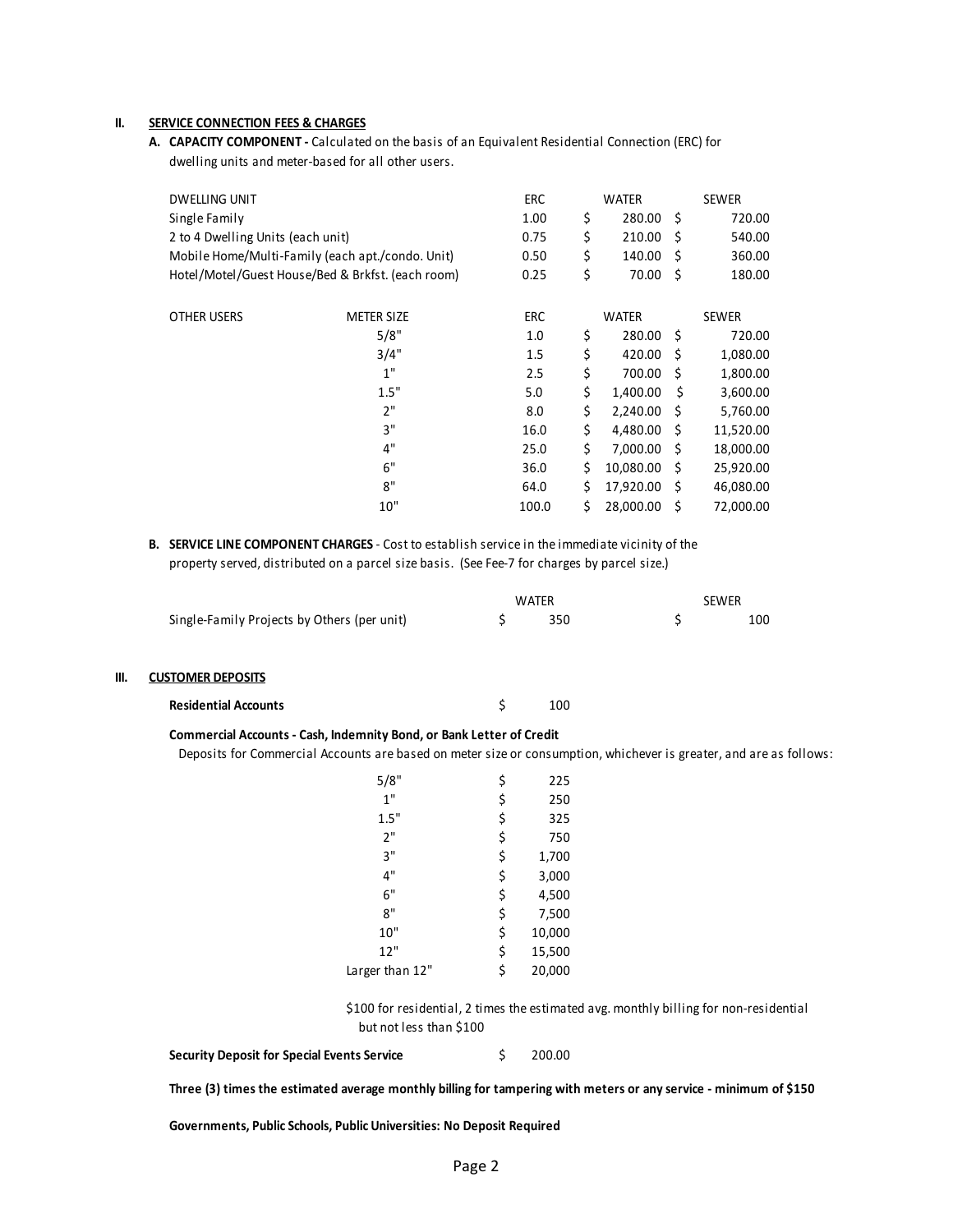| <b>IV. Tapping Fee Charges (must be prepaid)</b> |  |  |  |
|--------------------------------------------------|--|--|--|
|                                                  |  |  |  |
| \$540                                            |  |  |  |
| \$890                                            |  |  |  |
|                                                  |  |  |  |
| \$390                                            |  |  |  |
| \$1,590                                          |  |  |  |
| \$1,620                                          |  |  |  |
| Cost                                             |  |  |  |
|                                                  |  |  |  |
|                                                  |  |  |  |

# **Wet Taps (Tapping Valve & Sleeve)**

| 4"x2" (Tapping Valve & Sleeve)        | \$950     |
|---------------------------------------|-----------|
| 4"x4"                                 | \$1,300   |
| 6"x2"                                 | \$950     |
| 6"x4"                                 | \$1,300   |
| 6"x6"                                 | \$1,790   |
| 8"x2"                                 | \$950     |
| 8"x4"                                 | \$1,300   |
| 8"x6"                                 | \$1,790   |
| 8"x8"                                 | \$2,030   |
| 10"x2"                                | \$950     |
| 10"x4"                                | \$1,300   |
| 10"x6"                                | \$1,790   |
| 10"x8"                                | \$1,970   |
| 12"x2"                                | \$950     |
| 12"x4"                                | \$1,330   |
| 12"x6"                                | \$1,790   |
| 12"x8"                                | \$1,970   |
| 12"x10"                               | \$2,590   |
| 16"x2"                                | \$950     |
| 16"x4"                                | \$1,330   |
| 16"x6"                                | \$1,790   |
| 16"x8"                                | \$1,970   |
| 16"x10"                               | \$2,590   |
| 16"x12"                               | \$3,430   |
| 20"x2"                                | \$950     |
| 20"x6"                                | \$1,790   |
| 20"x8"                                | \$1,970   |
| 24"x6"                                | \$1,790   |
| 24"x8"                                | \$1,970   |
| 24"x10"                               | \$2,590   |
| 24"x12"                               | \$3,430   |
| 30"x6"                                | \$1,790   |
| 30"x8"                                | \$1,970   |
| 30"x10"                               | \$2,590   |
| 30"x12"                               | \$3,430   |
| 36"x2"                                | \$950     |
| 36"x6"                                | \$1,790   |
| 36"x8"                                | \$1,970   |
| 36"x12"                               | \$3,430   |
| Fire Line Connection                  | Cost      |
| 6" Sewer Lateral - 0'-8' Depth        | \$2,410   |
| 6" Sewer Lateral - 8'-12' Depth       | \$2,710   |
| 6" Sewer Lateral - 12' Depth & Deeper | Cost      |
| 8" Sewer Lateral & Larger             | Page Gost |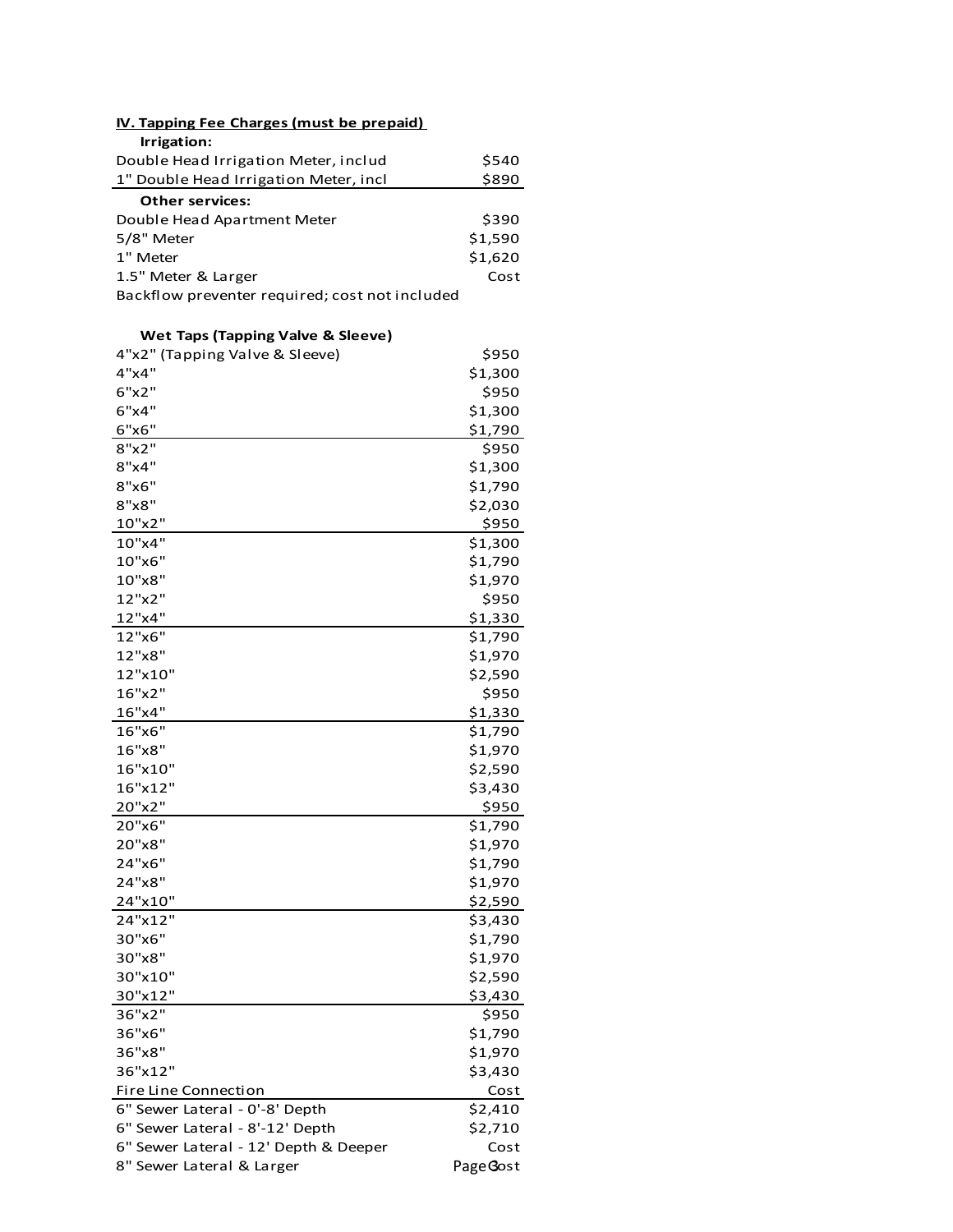## **V. Tapping Fee Charges ‐ Additional Services**

When tap requires work within the City right-of-way, City permit fees will be charged.

| Water Permit | \$150 |
|--------------|-------|
| Sewer Permit | \$250 |

Additional costs for street cutting will be charged at cost.

### **VI. INDUSTRIAL PRETREATMENT PROGRAM FEES AND CHARGES**

|               |                                   |                     |                          | Category 3        |
|---------------|-----------------------------------|---------------------|--------------------------|-------------------|
|               |                                   |                     |                          | <b>Industrial</b> |
| \$<br>75      | \$                                | 250                 | \$                       | 250               |
| \$<br>15      | \$                                | 100                 | \$                       | 100               |
|               | \$                                | 200                 | \$                       | 200               |
| \$<br>50      |                                   |                     |                          |                   |
| \$<br>20      |                                   |                     |                          |                   |
|               |                                   |                     |                          |                   |
| \$<br>0.25/1b | Ś.                                | 0.25/1 <sub>b</sub> | Ś                        | 0.25/l b          |
|               |                                   | $0.25$ /lb          | Ś                        | 0.25/l b          |
|               | Ś.                                | 0.23/1b             | Ś.                       | 0.23/1b           |
|               |                                   | $0.92$ /lb          | Ś                        | $0.92$ /lb        |
|               | Category 2<br><b>Food Service</b> |                     | Category 2<br>Industrial |                   |

\*Contact laboratory analysis fees are billed to user on a direct reimbursement basis.

Pretreatment Rules and Regulations stipulate that Industrial Users shall pay a minimum charge of \$1,000 for each violation.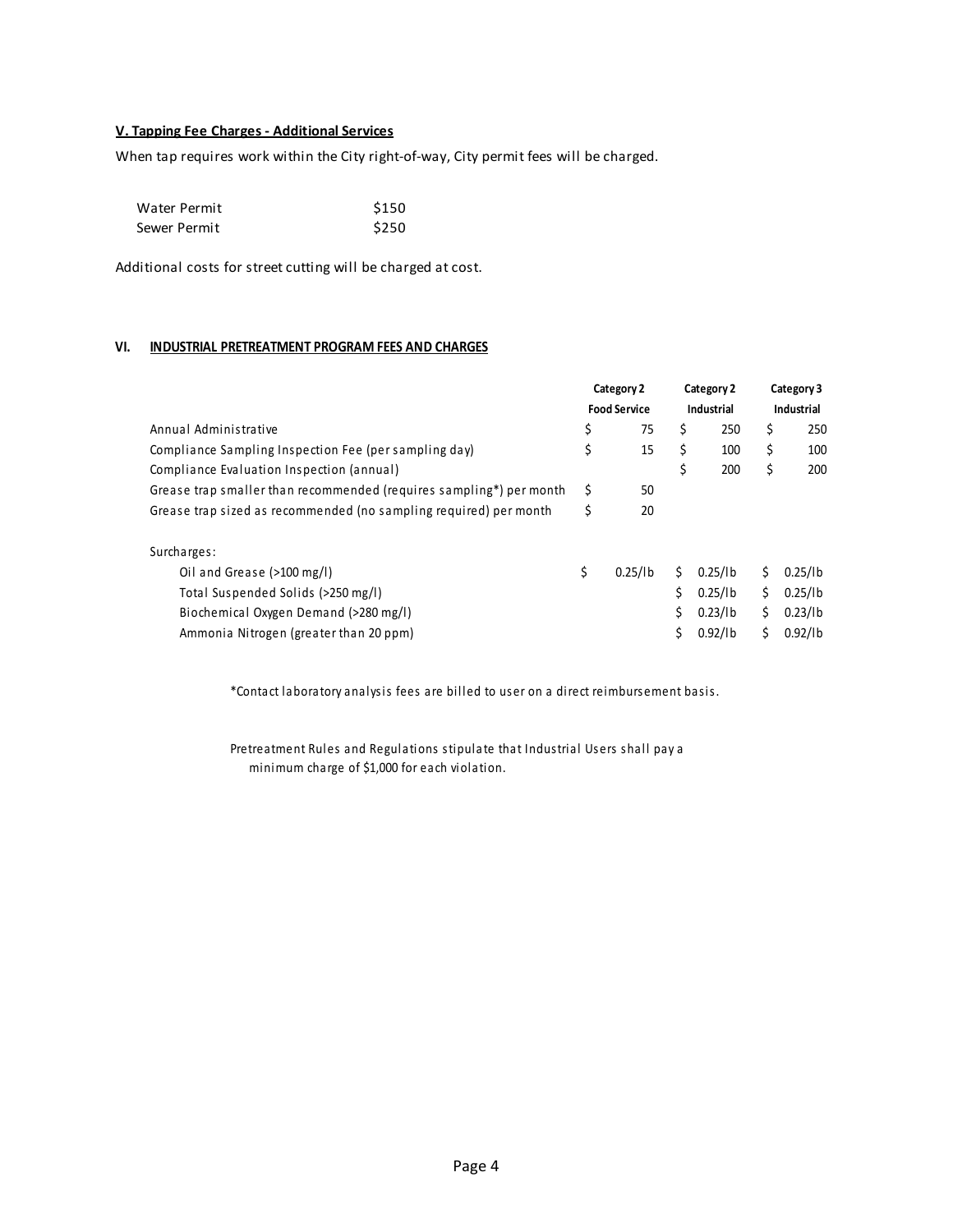## **VII. MISCELLANEOUS FEES & CHARGES**

| 1)  | <b>SERVICE CHARGE</b>                                                          |                              |
|-----|--------------------------------------------------------------------------------|------------------------------|
|     | a) Regular Service, next day service, 8:00 a.m. to 5:00 p.m.                   | \$60                         |
|     | b) Same Day Service, 8:00 a.m. to 5:00 p.m.                                    | \$80                         |
|     | c) Priority Service, nights, weekends and holidays                             | \$100                        |
|     | d) Go Back/Turn on Charge                                                      | \$60                         |
|     | e) Cut for Repairs                                                             | \$40                         |
| 2)  | METER TEST FEE - 5/8" TO 1 1/2"                                                | \$50                         |
|     | Meter Test Fee - 2" through 4"                                                 | \$300                        |
|     | Meter Test Fee - 6" through 10"                                                | \$500                        |
| 3)  | TAMPERING CHARGE                                                               |                              |
|     | Straight Line: Initial Occurrence (minimum)                                    | \$200                        |
|     | Repeat Occurrence (minimum)                                                    | \$500                        |
|     | AMI Register Damage                                                            | \$105                        |
|     | AMI Transmitter Damage                                                         | \$140                        |
| 4)  | DELINQUENT ACCOUNT CHARGE                                                      | 10% of the delinquent amount |
| 5)  | DELINQUENT PROCESSING FEE                                                      | \$5                          |
| 6)  | <b>RETURN CHECK CHARGE</b>                                                     | \$35                         |
| 7)  | CUSTOMER REQUESTED REFUND CHECK PROCESSING FEE                                 | \$20                         |
| 8)  | <b>DUPLICATE BILL</b>                                                          | \$5                          |
| 9)  | <b>BACKDATED SERVICE CHARGE</b>                                                | \$10                         |
|     | 10) DORMANT ACCOUNT CHARGE (Annually)                                          | \$10                         |
|     | 11) INSTALLMENT PAYMENT INTEREST RATE-single family residential customers only |                              |
|     | (compounded monthly on unpaid balance)                                         | 10%                          |
|     | 12) REPRODUCTION CHARGE (per page)                                             | \$0.50                       |
|     | 13) STATE TAX (Water Only)                                                     | 4%                           |
|     | 14) DEVELOPMENT REVIEW and INSPECTION FEE                                      |                              |
|     | a) Subdivision Fee                                                             | \$50 (\$500 minimum)         |
|     | b) Commercial Development (per acre)                                           | \$100 (\$500 minimum)        |
|     | c) Apartments Fee (per unit)                                                   | \$10 (\$500 minimum)         |
|     | 15) EASEMENT/RIGHT-OF-WAY VACATION CHARGE (each)                               | \$75                         |
|     | 16) FIRE HYDRANT METER RENTAL CHARGES (must be prepaid)                        |                              |
|     | <b>Hydrant Meter</b>                                                           |                              |
|     | a) Rental                                                                      | Fee Removed                  |
|     | b) Security deposit on rental (refundable)                                     | \$1,500                      |
|     | c) Delivery service charge                                                     | \$100                        |
|     | 17) METER REDUCTION FEES (must be prepaid)                                     |                              |
|     | Meter Reduction                                                                |                              |
|     | 1" or 1 1/2" to 5/8"                                                           | \$200                        |
|     | 2" to 5/8"                                                                     | \$340                        |
|     | $2"$ to 1 1/2"                                                                 | \$400                        |
|     | $2"$ to $1"$                                                                   | \$400                        |
|     | 4" to 2"                                                                       | \$585                        |
|     | All Other Reductions                                                           | Cost                         |
|     | 18) METER INCREASE FEES                                                        | Cost                         |
|     | 19) METER RELOCATION CHARGE                                                    |                              |
|     | a) Developed Subdivision                                                       | \$470                        |
|     | b) All Others                                                                  | Cost                         |
|     | 20) TIPPING FEE (per truck - minimum)                                          | \$15                         |
|     | a) Waste, non-surchargeable                                                    | Basic sewer rates            |
|     | b) Septic waste (per 500 gallons)                                              | \$25                         |
|     | 21) GREASE TREATMENT (per gallon)                                              | \$0.09                       |
| 22) | TOXICITY TESTING                                                               | \$10                         |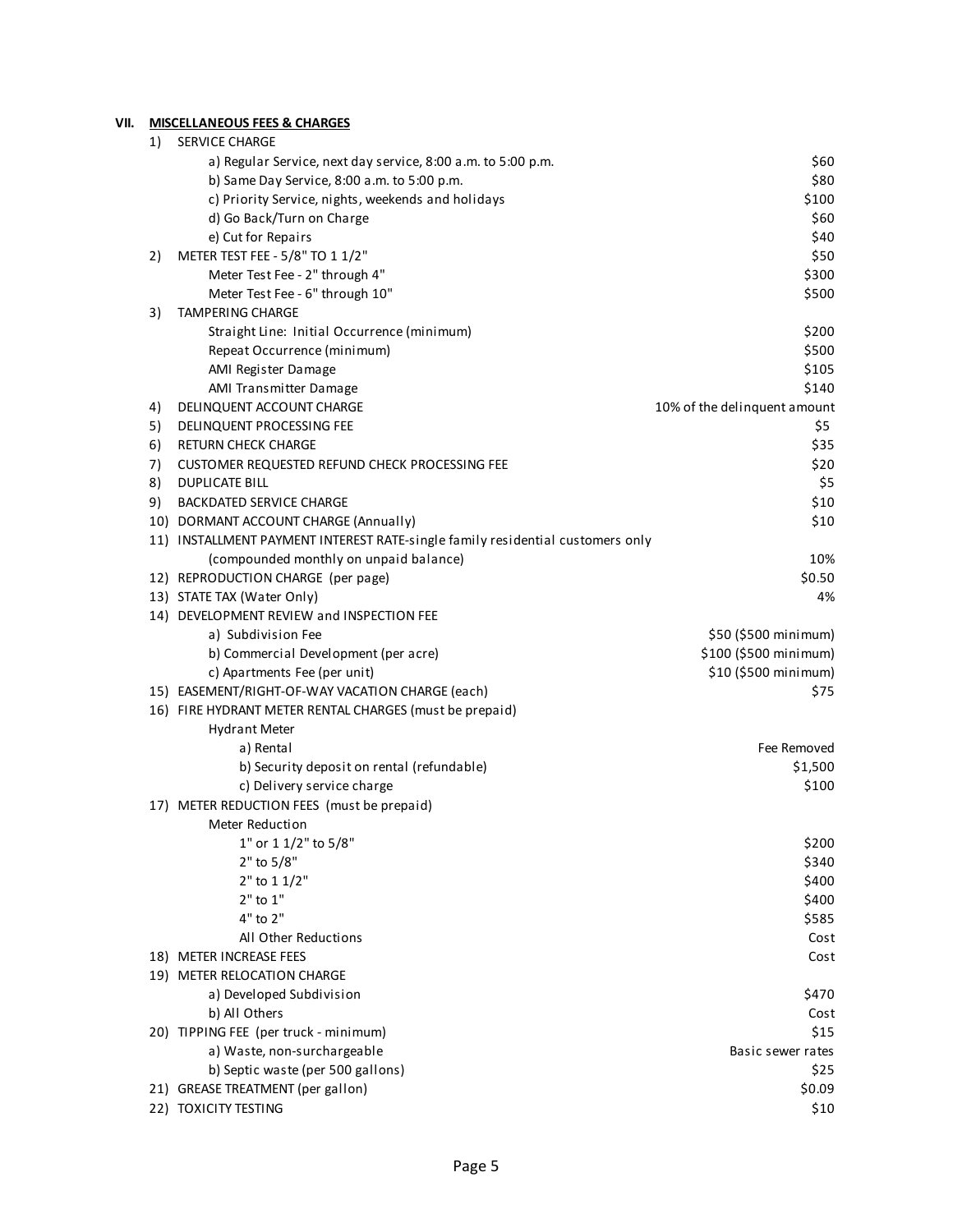### **VII. MISCELLANEOUS FEES & CHARGES (continued)**

| 23) | LOCATE SEWER SERVICE CONNECTION                             |                              |
|-----|-------------------------------------------------------------|------------------------------|
|     | a) Locate by video                                          | \$1,170                      |
|     | b) Locate by excavation                                     | \$2,340                      |
| 24) | UNPLUGGING SEWER ONLY LATERAL                               | \$2,500                      |
| 25) | MOBILIZATION and DEMOBILIZATION FEE                         |                              |
|     | (i.e. disconnecting sewer only customers)                   | \$325                        |
| 26) | RE-ESTABLISH CUT-OFF SEWER SERVICE (from delinquent status) | \$500                        |
| 27) | CUTTING LATERAL IF ELDER VALVE IN PLACE                     | \$250                        |
| 28) | RECONNECTING LATERAL IF ELDER VALVE IN PLACE                | \$250                        |
| 29) | UNAUTHORIZED STORMWATER/RAINFALL, OTHER DRAINAGE INFLOW     |                              |
|     | <b>INTO SEWAGE SYSTEM CHARGE</b>                            |                              |
|     | a) Non-rental residential per month                         | \$25                         |
|     | b) Other properties per month                               | \$75                         |
| 30) | CAPACITY REQUEST APPLICATION                                |                              |
|     | a) Private residence in existing reserved subdivision       | no charge                    |
|     | b) Private residence not in existing reserved subdivision   | \$50                         |
|     | c) Commercial development (per building)                    | \$300                        |
|     | d) Proposed subdivision, apartments, or condominiums        | \$600                        |
|     | e) Industrial development                                   | \$1,500                      |
| 31) | <b>RESERVED CAPACITY</b>                                    | 25%-100% of the Capacity Fee |
| 32) | READ DEDUCT METERS OR FOR EACH ADDITIONAL METER             | \$10                         |
| 33) | <b>METER REREAD FEE</b>                                     | \$40                         |
| 34) | UNCOVER/INACCESSIBLE METER CHARGE                           |                              |
|     | a) Charge to uncover meter due to dirt, debris, blacktop    | Cost to MAWSS                |
|     | b) Charge to remove vehicle off meter box                   | Towing Fee Plus Cost         |
|     | c) Gated communities where access is limited                | \$15 per meter               |
|     | d) Fenced meters/gate locked/meter inaccessible             | \$50 per meter               |
| 35) | <b>HOT METER</b>                                            | \$50                         |
| 36) | FIRE FLOW TESTING                                           | \$100                        |
| 37) | <b>BACK FLOW PREVENTION</b>                                 |                              |
|     | a) Assembly testing                                         | \$90/Test                    |
|     | b) Assembly repair and re-testing                           | Cost                         |
| 38) | RADIO READ CONVERSION                                       | \$350                        |

*The Board retains the right to charge customers for the cost of providing special services in unique circumstances not anticipated by the above standard fees and charges.*